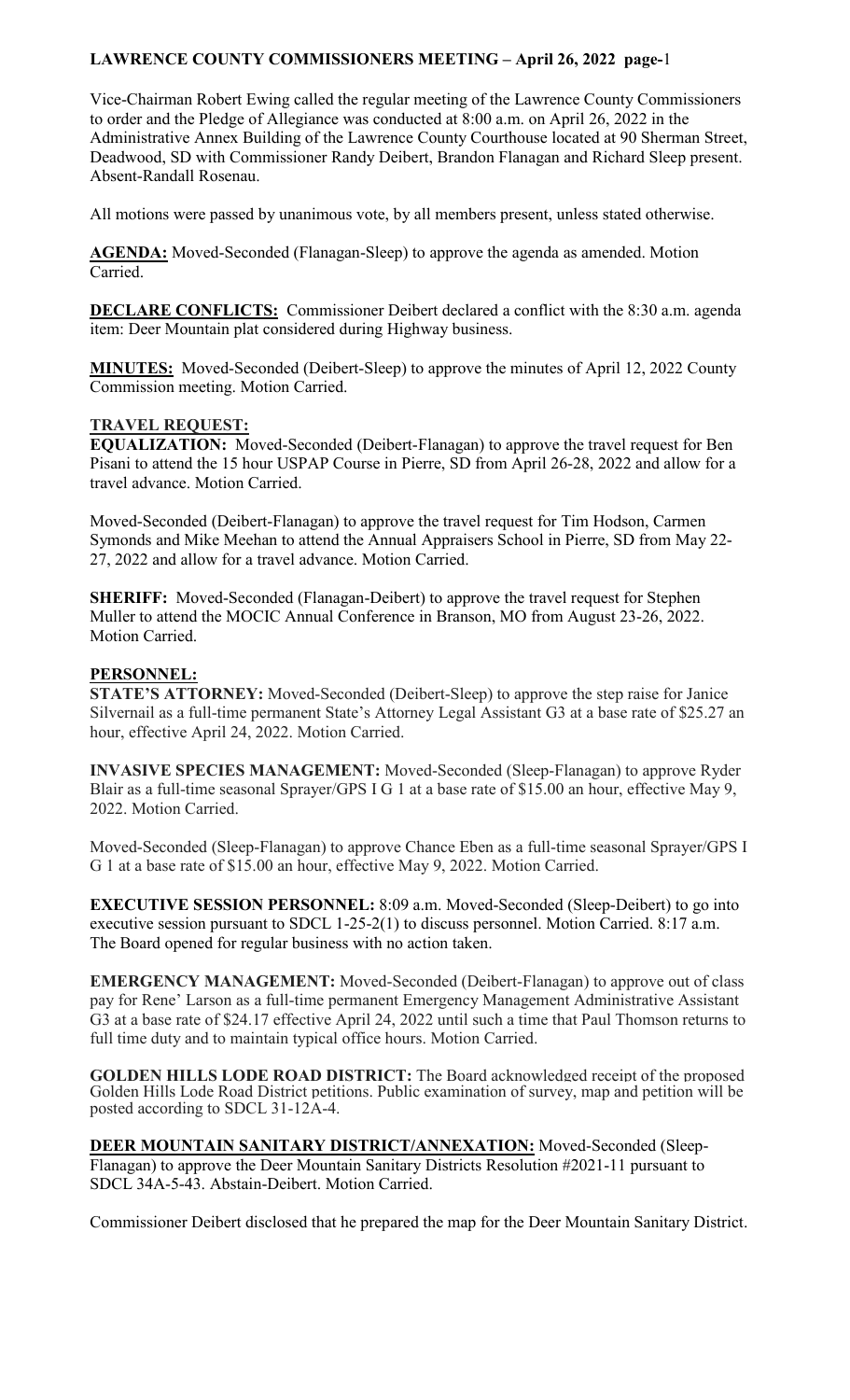## **SHERIFF:**

**SHERIFF' REPORT:** Brian Dean, Sheriff, gave an update regarding an accident involving a Sheriff's vehicle. He also noted the impact of rising fuel and food costs. Finally, he mentioned the impact of the county residency policy on hiring new employees and that it is an issue he planned to follow-up on later.

**PUBLIC SAFETY & SERVICES CENTER PROJECT UPDATE**: Brian Dean, Sheriff, reported that the pre-bid meeting for the Public Safety & Service Center is being held today.

Bruce Outka, Deputy State's Attorney, reported that all the items included in the soft costs to include fixture, furnishing and equipment can be purchased off the state bid or through an exemption to bidding requirements, so no bid notice is needed.

#### **HIGHWAY:**

**FUEL QUOTES:** The following fuel quote was submitted as of April 26, 2022: **Deadwood Diesel #2 (dyed) 6000 gallons:** (prices per gallon) CBH Cooperative –\$4.586\* **Deadwood Unleaded 4000 gallons:** (prices per gallon) CBH Cooperative –\$4.012\* **Spearfish Diesel #2 (dyed) 3500 gallons:** (prices per gallon) CBH Cooperative –\$4.586\* **Spearfish Unleaded 1000 gallons:** (prices per gallon) CBH Cooperative –\$4.012\* **Whitewood Diesel #2 (dyed) 900 gallons:** (prices per gallon) CBH Cooperative –\$4.586\* \*Represents accepted quote.

#### **PERMIT:**

**HOOGSHAGEN:** Moved-Seconded (Deibert-Flanagan) to incorporate by reference Lawrence County Resolution #2019-14 herein and further noting that the City of Spearfish has recently annexed additional land into the City including the area adjacent to Christensen Drive to be served by the private approach permit that is the subject of this motion, to the extent the County has any remaining authority, if any, to do so, then to authorize the Vice-Chairman to sign the private approach permit for Nathan Hoogshagen to construct a private approach on the east side of Christensen Drive located approximately ½ mile south of Colorado Blvd. Motion Carried.

#### **AGREEMENT FOR RIGHT-OF-WAY ACQUISITION BY ESTABLISHED PAYMENT BRF 6545(00)21-2 PCN 08FA/41-214-100:**

Commissioner Deibert stated that he would abstain from voting as Brosz Engineering, Inc. prepared the legal documents, but is not authorized to practice law.

Moved-Seconded (Flanagan-Sleep) to approve and authorize the Vice-Chairman to sign the Agreement for Right-of-Way acquisition by established payment between Lawrence County and Wheeler Lumber, LLC. Motion Carried. Abstain-Deibert

Moved-Seconded (Flanagan-Sleep) to approve and authorize the Vice-Chairman to sign the Agreement for Right-of-Way acquisition by established payment between Lawrence County and Champion International Corporation. Motion Carried. Abstain-Deibert

Moved-Seconded (Flanagan-Sleep) to approve and authorize the Vice-Chairman to sign the Agreement for Right-of-Way acquisition by established payment between Lawrence County and Colin and Renee Thompson. Motion Carried. Abstain-Deibert

**RIGHT-OF-WAY/UTILITIES CERTIFICATE – PROJECT NO. BRF 6545(00)21-2 PCN 08FA/41-214-100:** Moved-Seconded (Sleep-Flanagan) to approve and authorize the Vice-Chairman to sign the right-of-way certificate for the construction of Project Number BRF 6545(00)21-2 PCN 08FA/41-214-100. Motion Carried.

Moved-Seconded (Flanagan-Deibert) to approve and authorize the Vice-Chairman to sign the utility certificate for the construction of Project Number BRF 6545(00)21-2 PCN 08FA/41-214- 100. Motion Carried.

Commissioner Deibert left the meeting at 8:45 a.m.

**HIGHWAY AUTHORITY/PLAT:** Allan Bonnema, Highway Superintendent requested guidance from the Board as to whether he should sign as Highway Authority on the Plat of Lot 2 of Block A of Deer Mt Village in Section 13, T4N, R2E and Section 18, T4N, R3E. (legal shortened).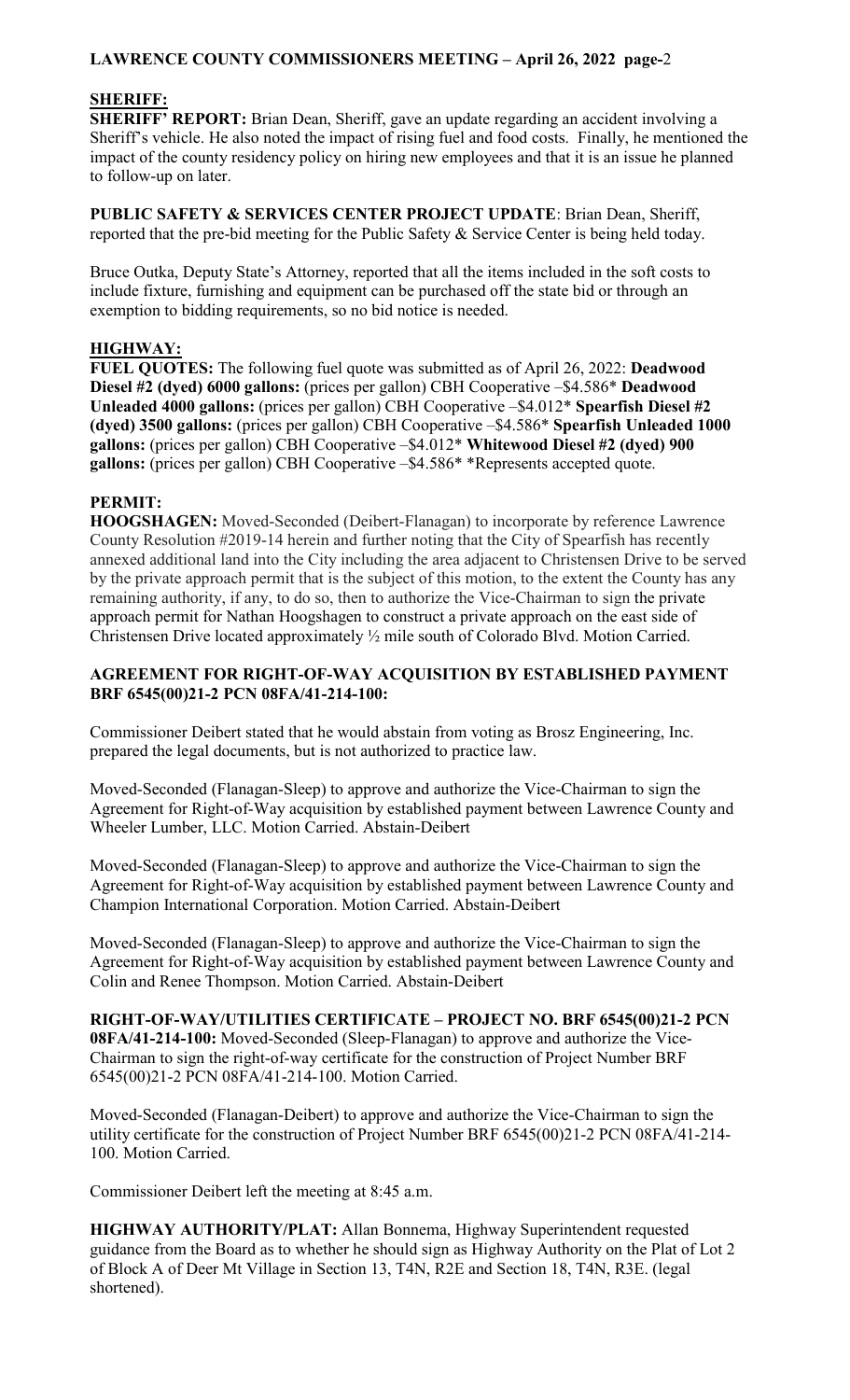Bruce Outka, Deputy State's Attorney, stated that a concern has now arisen as the Deer Mountain Road is not a County road nor a road district road, and so the question is who is the "Highway Authority" for purposes of signing the plat? He further noting that approval of the "Highway Authority" by signature on the plat is a prerequisite for recording (See SDCL 11-3-12.1)

It was also noted that the County has never maintained the road nor does the County intend to do so in the future.

Moved-Seconded (Flanagan-Sleep) In the context of SDCL 11-3-12 whereby the County is not required to open, improve, or maintain any such dedicated streets, alleys, ways, commons, or other public ground solely by virtue of having approved a plat or having partially accepted any such dedication, donation or grant, and considering the requirements of SDCL 11-3-12.1, and to the extent, if any, that the County has authority over the road, the Highway Superintendent, or his designee, is authorized to sign the plat as Highway Authority so it can be recorded.

Commissioner Deibert Returned to the meeting at 8:49 a.m.

**2022 COUNTY PAVEMENT MARKING PROJECT:** Moved-Seconded (Sleep-Ewing) to approve and authorize the Vice-Chairman to sign the agreement for the 2022 County Pavement Marking Project between the State of South Dakota acting by and through its Department of Transportation and Lawrence County. Motion Carried.

**PROJECT UPDATES:** Allan Bonnema, Highway Superintendent, gave an update on the bridge project on Lookout Mountain Road.

## **PLANNING & ZONING:**

**CHANGE OF ZONING #349/WICHTERMAN FAMILY PROPERTIES, LLC.:** First Reading and Public Hearing was held on COZ #349 APPLICANT: Wichterman Family Properties, LLC. LEGAL DESCRIPTION: Tract B of Rally Park Addition, formerly a portion of HES 297 and Lot G-1-A Revised of HES 297 of Section 18 and 19, T4N, R4E VICINITY LOCATION: Hwy 385 SUMMARY: Rezone properties from HSC and PF to RC bringing existing campground into compliance and extend campground ZONING: PF and HSC ACREAGE: 45.85 +/-

Amber Vogt, Planning & Zoning Administrator, presented her staff report.

The Board acknowledged correspondence from Eli Trevino and Betty Trevino.

Jason Wichterman, 21423 US Hwy 385, Deadwood was present and gave an overview of his intention regarding the  $45.85 +/-$  acres included in the change of zoning.

No public other input was voiced and the public hearing was closed.

Commissioner Deibert asked if the County could require a fire mitigation plan in the development plan? Vogt stated the County has not done so in the past but could.

Commissioner Sleep stated that the neighbors have a valid complaint with the dust and asked if they plan to use mag water to control? Wichterman stated that the dust is coming from the Steel Wheel side of the property and the speed limit is 5 mph. Wichterman added that they are under contract to sell Steel Wheel and the new owners; intention is to asphalt the road.

Vogt added that the main part of the dust comes from ditch riding and the trail system located behind Steel Wheel.

Second Reading scheduled for May 10, 2022 at 9:30 a.m.

**ORD #22-01/HSC ZONING DISTRICT/ADDING SPECIALTY RESORTS:** First Reading and Public Hearing was held on ORD #22-01 APPLICANT: Dean Meyer LEGAL DESCRIPTION: All of HSC Zoned Property in Lawrence County VICINITY LOCATION: All of HSC Zoned Property in Lawrence County SUMMARY: Amend HSC zoning district adding Specialty Resort as an Allowed Use to build 3 smaller service rental cabins ZONING: HSC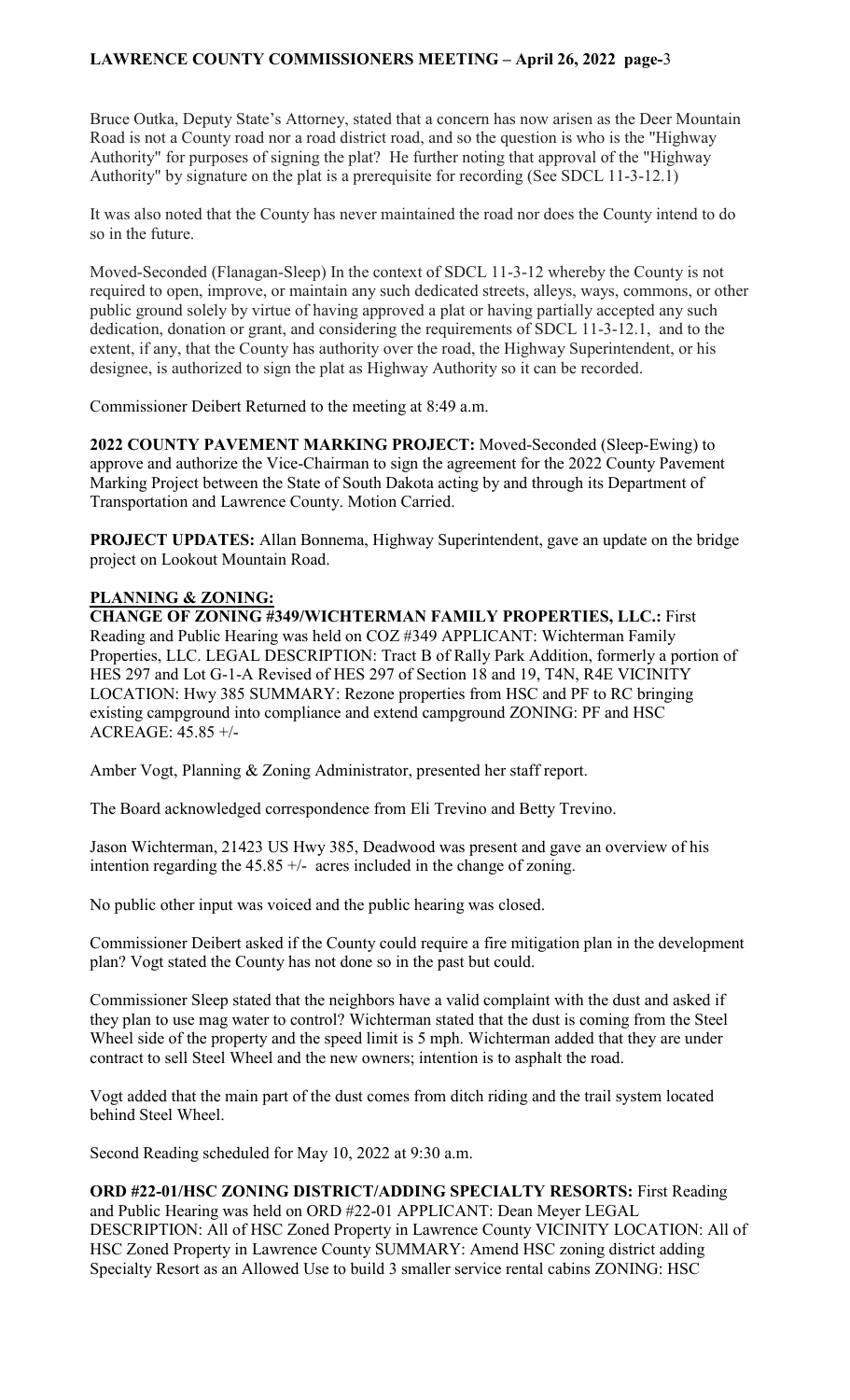Brian Gerving, 311 Mountain View, Lead was present on behalf of the applicant stated that there will be no new access to the highway.

No other public input was voiced and the public hearing was closed.

Second Reading scheduled for May 10, 2022 at 10:00 a.m.

**CONDITIONAL USE PERMIT #472/JOHNSON:** A public hearing was held on Conditional Use Permit #472 APPLICANTS: David & Patricia Johnson/Matt Johnson LEGAL DESCRIPTION: NW ¼ SE ¼ and W ½ E ½ SE ¼, Section 10, T7N, R2E VICINITY LOCATION: Hwy 85 SUMMARY: Storage Units/outdoor storage ZONING: A-1 ACREAGE: 76  $+/-$ 

Amber Vogt, Planning & Zoning Administrator, presented her staff report.

The Board acknowledged an email from Alan Crago.

Matt Johnson, 19424 US Hwy 85, Belle Fourche gave an overview of his intentions regarding the 76 +/- acres. Johnson questioned the prohibition of unit doors facing the highway. Johnson stated there are doors all around the storage units and will be closed most of the time. Vogt stated that according to the Highway 85 guidelines no unit doors can face the highway. Bruce Outka, Deputy State's Attorney, mentioned the possibility of incorporating a barrier into the design to help eliminate the problem.

No other public input was voiced and the hearing was closed.

Discussion was held on paving, section line and signage.

Moved-Seconded (Sleep-Flanagan) to approve Conditional Use Permit #472 APPLICANTS: David & Patricia Johnson/Matt Johnson LEGAL DESCRIPTION: NW  $\frac{1}{4}$  SE  $\frac{1}{4}$  and W  $\frac{1}{2}$  E  $\frac{1}{2}$  SE ¼, Section 10, T7N, R2E VICINITY LOCATION: Hwy 85 SUMMARY: Storage Units/outdoor storage ZONING: A-1 ACREAGE: 76 +/- with the added conditions: 18. Coordinate with Cook Burns Ditch Company, Eric Jennings before construction begins and provide a letter of approval to the Planning and Zoning office. 19. Follow the Highway 85 Corridor Study Guidelines. Motion Carried.

**COMPREHENSIVE PLAN ADDENDUM:** A public hearing was held on Lawrence County Resolution #2022-13, Comprehensive plan addendum known as Colorado Boulevard Study Area (*S*econd Reading not required)

Amber Vogt, Planning & Zoning Administrator, presented her staff report.

No public input was voiced and the hearing was closed.

Commissioner Sleep stated there should be something added into the document that the City of Spearfish must annex the roads when annexing land.

Commissioner Deibert stated he is not in favor of the document for several reason to include: avigation easements and conical surfaces, cost sharing with the owners at time of development along Colorado Blvd but does not include the county roads, special assessments, dedicate right-ofway, sewer, increasing density and zoning would be changed to higher density.

Commissioner Ewing agreed with Commissioner Sleep and Deibert's comments.

Vogt stated that this document was focusing on Colorado Blvd only.

Moved-Seconded (Deibert-Ewing) to continue Lawrence County Resolution #2022-13, Comprehensive plan addendum known as Colorado Boulevard Study Area until a full board is present. Motion Carried.

### **VALUE REAL PROPERTY/AUTHORIZE SURPLUS REAL PROPERTY FOR PUBLIC**

**SALE:** Amber Vogt, Jeff Schroeder and Bruce Outka declared that the real property legally described as Tract M-1, being a portion of M.S. 75 and a portion of Tract B of M.S. 207, all located in the City of Deadwood in the NW1/4 of Section 27, Township 5 North, range 3 East, B.H.M., Lawrence County, South Dakota, as recorded in Plat Document No. 99-2448 and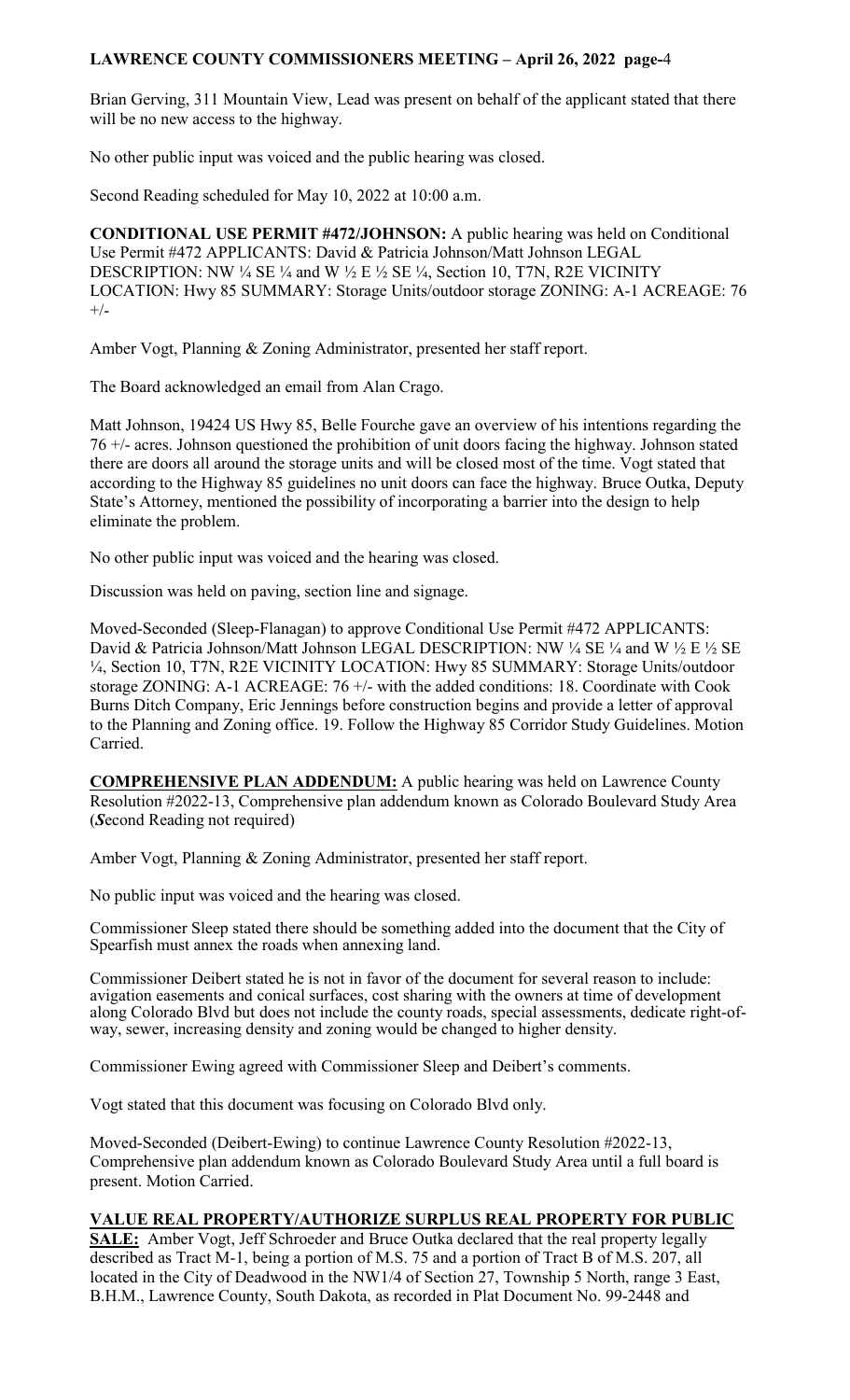affidavit of Correction recorded as Document No. 99-4081 and Document No. 2000-656, subject to easements, reservations and rights of way, in the Office of the Lawrence County Register of Deeds records is valued at \$501.00 (pursuant to SDCL 6-13-2).

Moved-Seconded (Deibert-Flanagan) to authorize public sale of surplus real property, legally described as Tract M-1, being a portion of M.S. 75 and a portion of Tract B of M.S. 207, all located in the City of Deadwood in the NW1/4 of Section 27, Township 5 North, range 3 East, B.H.M., Lawrence County, South Dakota, as recorded in Plat Document No. 99-2448 and affidavit of Correction recorded as Document No. 99-4081 and Document No. 2000-656, subject to easements, reservations and rights of way, in the Office of the Lawrence County Register of Deeds records and set the bid opening for May 24, 2022 at 9:00 a.m. and authorize notice of sale to be published. Motion Carried.

# **PLANNING & ZONING:**

**POWDER HOUSE PASS BOND:** APPLICANT: Black Hills Development, LLC/Powder House Pass LEGAL: All of the Powder House Pass Development SUMMARY: Extension of the Bond to Development Areas. Moved-Seconded (Deibert-Flanagan) to accept the amended Powder House Pass Community Improvement District (CID) Irrevocable Standby Letter of Credit and incorporating Exhibit A attached thereto for the infrastructure development projects identified therein, provided the final bid documents are received and do not exceed the bond amount. The term of the bond covers May 2022–May 2023. Motion Carried.

Chairman Rosenau took over the meeting at 10:10 a.m.

### **TEMPORARY USE PERMIT:**

**KISSACK:** Lorraine Kissack at 19439 Chicken Creek Loop asked to be granted a temporary use permit pursuant to Section 10.007 to allow an existing mobile home to be used until her new residence is built with the proviso that the existing structure is to be removed.

Amber Vogt, Planning & Zoning Administrator, presented her staff report.

Moved-Seconded (Flanagan-Ewing) to grant a temporary use permit for Lorraine Kissack at 19439 Chicken Creek Loop pursuant to Section 10.007 to allow the existing mobile home to be used until the new residence is built with the proviso that the existing structure is to be removed. Motion Carried.

Commissioner Flanagan stated that if other requests come up they should be brought before the board.

### **WENDT**

Karrie Wendt at 19527 Whitewood Valley Road requested to be granted a temporary use pursuant to Section 10.007 to allow the existing structure to be decommissioned into storage.

Amber Vogt, Planning & Zoning Administrator, presented her staff report.

Moved-Seconded (Deibert-Sleep) to allow the Amber Vogt, Planning & Zoning director and Bruce Outka, Deputy State's Attorney, to work out the temporary use permit at their discretion. Motion Carried.

**CHEYENNE CROSSING/WORKFORCE HOUSING UNIT:** Dennis Yungwirth and David Buechner with Cheyenne Crossing were present to discuss workforce housing unit on site for employees and an owner unit with a garage.

Amber Vogt, Planning & Zoning Administrator, presented her staff report.

Commissioner Deibert stated that he has had some inquiries from citizens with concerns related to the septic system and parking.

Yungwirth stated that Helene Eddy, PE was hired for the septic system.

Discussion was held on the flood plain development permit, engineer study on parking and full development plan.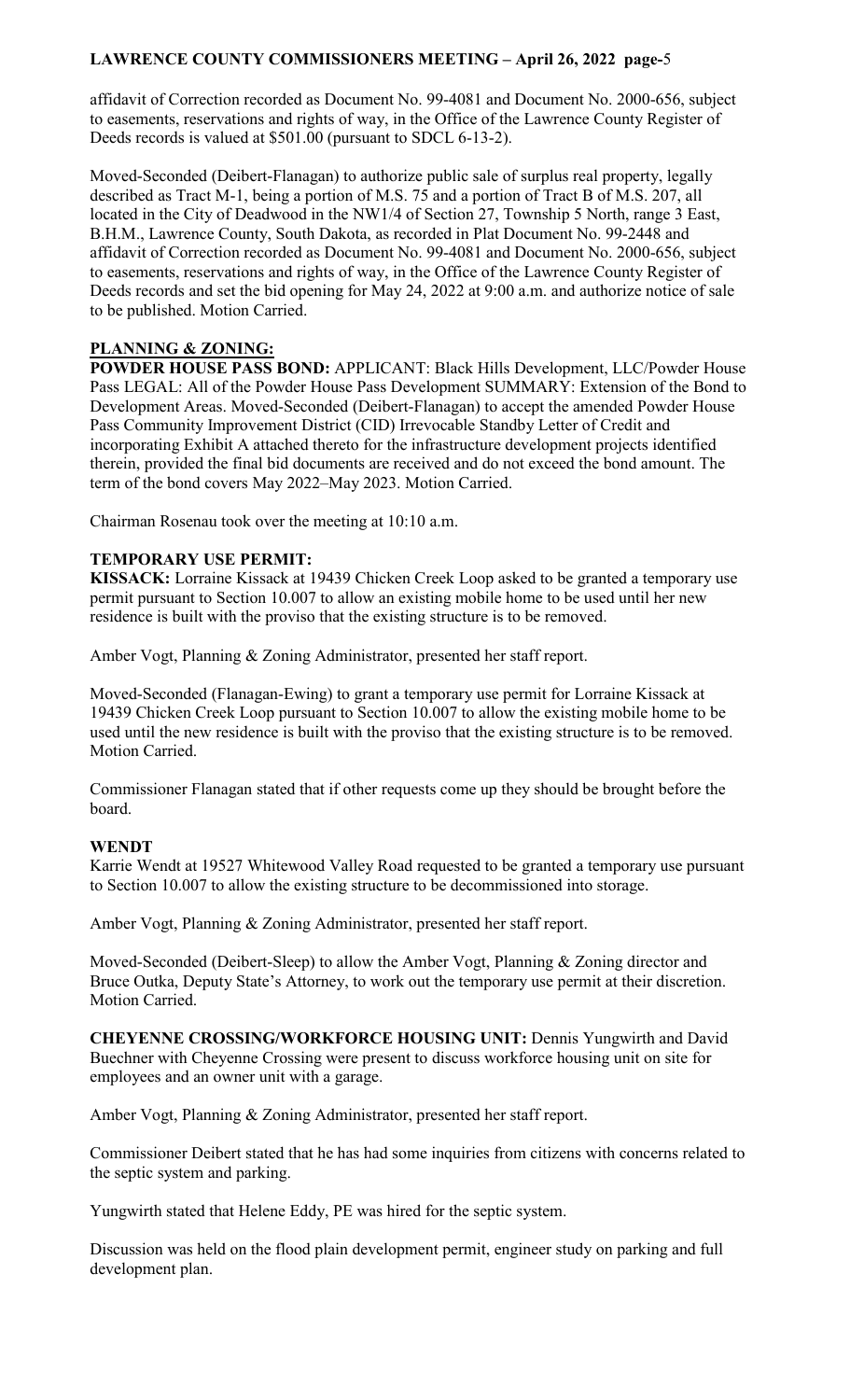#### **PETITION FOR VACATION OF SECTION LINE RIGHT-OF-WAY/ GUARD &**

**SKVICALO:** A Public Hearing was held on a Petition for Vacation of Section Line Right-of-Way LEGAL DESCRIPTION FOR THE VACATION: Exhibit A: Showing The Location Of A Proposed Road Vacation Adjacent To Lot 13-B Of The Subdivision Of Lot 13 And Lot 12 Of Black Forest Ranchettes Unit No.1, A Subdivision Of M.S. 1994 And A Portion Of M.S. 1166 And Lot J Of Winchester Placer Mineral Survey 1004 All Located In Sections 17 And 20, T4n, R3e, B.H.M., Lawrence County, South Dakota

Brenda McGruder, Auditor, presented Lawrence County Resolution #2022-16, A Resolution & Order to Vacate a Portion of a Highway, Part of Which Is Located On a Section Line.

Ray Guard, 21392 Old Rail Road, Lead gave an overview of the vacation of the proposed road.

No other public input was voiced and the public hearing was closed.

Discussion was held on who owned the property after the vacation of the road?

Bruce Outka, Deputy State's Attorney recited SDCL 31-3-10. Discontinuance and vacation-- Reversion of title to land--Removal of improvements. Upon the discontinuance and vacation of a highway pursuant to §§ 31-3-6 to 31-3-9, inclusive, the title to the land embodied therein shall revert to the original owners or their grantees or successors in interest, and any removable guardrails, culverts, or other public improvements upon such vacated highway may be removed and returned to the political subdivision by which the same were made or supplied.

Moved-Seconded (Flanagan-Ewing) to approve, adopt, and authorize the Chairman to sign Lawrence County Resolution #2022-16 Resolution & Order to Vacate a Portion of a Highway, Part of Which Is Located On a Section Line. Motion Carried. LAWRENCE COUNTY RESOLUTION #2022-16 RESOLUTION & ORDER TO VACATE A PORTION OF A HIGHWAY, PART OF WHICH IS LOCATED ON A SECTION LINE/HIGHWAY/RIGHT OF WAY HEREAS, a petition was presented to the Board of County Commissioners of Lawrence County, South Dakota, signed by all adjacent landowners as there are fewer than three, requesting that a portion of a highway, part of which is located on a section line/highway/right of way be vacated, WHEREAS, the Board of County Commissioners set a date for hearing and evidence having been presented to the Board of County Commissioners that notice has been given of the time, place and purpose of said hearing by publication of notice in the B.H. Pioneer times, Lead, South Dakota once each week for two consecutive weeks prior to the date of hearing, and WHEREAS, the Board of County Commissioners having acted as a committee of the whole concerning said vacation, and WHEREAS, said section line does not constitute a portion of a South Dakota State Trunk Highway System nor the Lawrence County Highway System, and WHEREAS, the public interest will be better served by the proposed section line vacation, now therefore, BE IT RESOLVED by the Lawrence County Board of Commissioners as follows: That the described portion of a highway, part of which is located on a section line/highway/right of way be vacated: LEGAL DESCRIPTION FOR THE VACATION: EXHIBIT A: SHOWING THE LOCATION OF A PROPOSED ROAD VACATION ADJACENT TO LOT 13-B OF THE SUBDIVISION OF LOT 13 AND LOT 12 OF BLACK FOREST RANCHETTES UNIT NO.1, A SUBDIVISION OF M.S. 1994 AND A PORTION OF M.S. 1166 AND LOT J OF WINCHESTER PLACER MINERAL SURVEY 1004 ALL LOCATED IN SECTIONS 17 AND 20, T4N, R3E, B.H.M., LAWRENCE COUNTY, SOUTH DAKOTA AFFECTING THE LANDOWNERS: Raymond Guard & John & Cathy Skvicalo Dated this  $26<sup>th</sup>$  day of April, 2022 Randall Rosenau, Chairman Lawrence County Commission ATTEST: Brenda McGruder, Lawrence County Auditor. I, Brenda McGruder, the duly appointed Auditor of Lawrence County, South Dakota, do hereby certify that the within and foregoing resolution was passed by the Lawrence County Board of County Commissioners at a regular session held April 26<sup>th</sup>, 2022. Dated at Deadwood, South Dakota, the 26<sup>th</sup> day of April, 2022. Brenda McGruder, Lawrence County Auditor.

**ITEMS FROM THE PUBLIC:** Rand Williams, 742 State Street, Spearfish was present to voice his concern in reference to the Public Safety and Services Center. Williams cited the declining numbers of inmates from 2012 to 2019 and proposed the existence of a conflict of interest with the same entity preparing the needs study and performing the subsequent architecture work. Williams asked the board if he continued studying this matter whether the Board would consider halting the project. The Board concluded that the County was too far into the project to not proceed and went in to detail on how much work was done to get the project to this point.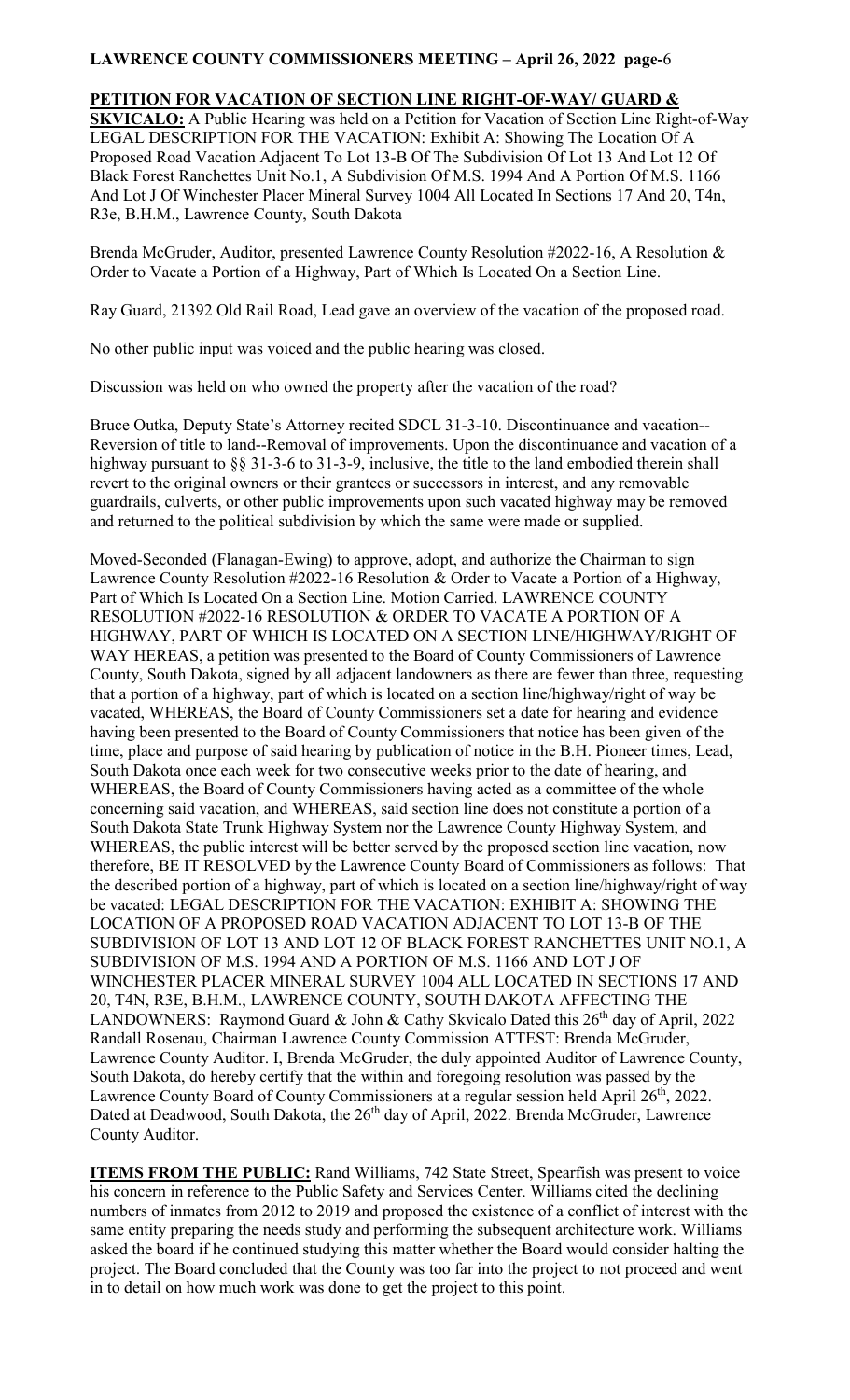**ITEMS FROM THE COMMISSIONERS:** Commissioner Deibert gave an update on the April 18, 2022 Forest Service Cooperating Agency Status for the Forest Plan Revision meeting.

Commissioner Deibert reported that at the next Black Hills Council of Local Governments meeting the Department of Transportation will give an update on road projects.

Commissioner Deibert reported that the next Black Hills Association of County Commission/Officials will be held on May 6, 2022 in Belle Fourche and Senator Michael Diedtrich, District 34, of Rapid City will speak on the need for assistance with jails across the state.

The Board acknowledged an email from Jim Petersen raising a concern regarding the importance of recycling in Lawrence County.

The Board acknowledged an email from Don Kelley in reference to mining by Soltano Zinc Mining on land adjacent to Spearfish Canyon.

The Board received notice from the Department of Agriculture and Natural Resource of Dakota Territory Resource Corporation, LLC. intent to conduct mineral exploration within portions of Sections 9, 16, 17; T5N-R3E in Lawrence County.

The Board received correspondence from the Department of Transportation in reference to the availability of alternative transportation funding.

**BILLS:** Moved-Seconded (Flanagan-Deibert) to approve payment of the following payroll and vouchers listed below for expenditures for insurance, professional services, publications, rentals, supplies, repairs, maintenance, travel, conference fees, utilities, furniture and equipment drawn on the proper funds and various departments. Motion Carried.

**Payroll:** Comm-\$7,470.00; Aud-\$12,366.61; Treas-\$15,176.31; States Atty-\$19,789.37; Pub Def- \$11,000.38; Gen Govt Bldg-\$10,509.20; Rod-\$9,548.38; Vso-\$1,906.60; Ist-\$10,590.79; Sher- \$56,715.50; Jail-\$27,492.94; Coroner-\$1,516.26; 24/7-\$467.22; Emerg Mgnt-\$4,952.55; E911- \$16,106.42; Highway-\$49,276.32; Weed-\$4,422.29; P&Z-\$8,125.45; **Bills:** Symonds, Carmen- \$200.00; Hodson, Timothy-\$200.00; Meehan, Michael-\$200.00; Hardin, Matt-\$108.00; Schumacher, Dustin-\$108.00; Pesicka Olson, Jamie-\$346.00; Walk, Ritchey-\$60.00; Muller, Stephen-\$84.00; Cleveland, Marina-\$84.00; Pisani, Benjamin-\$80.00; A To Z Shredding-\$29.94; A&B Business,Inc Solutions-\$944.14; A&J Supply-\$40.00; Air Connection-\$250.04; Apco International-\$520.91; Axon Enterprise-\$3,339.76; Barcodes Inc-\$308.27; Bickle's Truck & Diesel-\$123.64; Black Hills Ammunition-\$294.64; Black Hills Chemical-\$1,431.79; Black Hills Energy-\$11,956.46; Bomgaars Supply-\$139.70; Bruemmer, Lynnel-\$129.20; Central Restaurant Products-\$30.80; Centurylink-\$336.63; Chadams-\$270.00; City Of Rapid City-\$1,160.00; Clinical Lab Of BH-\$2,144.00; Coban Technologies-\$9,541.00; Cornelius, Kaylee-\$300.00; Deadwood Mountain Grand-\$1,760.00; Dept Of The Treasury-\$65,826.09; Diamond Pharmacy-\$513.58; Eagle Engraving-\$1,024.50; Fastenal-\$255.71; Floyd's Truck Center-\$115.56; Fox & Youngberg, Pc-\$177.86; Galls-\$191.04; Godfrey's Brake Serv-\$578.30; Hillyard/Sioux Falls-\$22.34; Hilpert & Hale Prof-\$621.58; Hub Intl Mountain States Limit-\$50.00; Ivory Family Dentistry-\$570.00; Janke, Wendy-\$180.00; Karen Paige Hunt, Prof-\$1,021.75; Kimball-Midwest Co-\$675.26; Kinney Law-\$3,779.62; Koala Electric-\$427.40; Kosel, Joseph-\$7,301.48; Lead Rifle & Pistol Club-\$900.00; Leads Online Llc-\$1,811.00; Lexisnexis Risk Data Mgnt-\$76.50; Lincoln County- \$314.64; Lynn's Dakotamart-\$29.97; Midcontinent Communications-\$153.78; Montana Dakota Utilities-\$599.88; Monument Health Network-\$1,737.70; Ms Mail-\$25.00; Nalco Company- \$297.70; Nutrien Ag Solutions-\$501.00; Office Of Child Support-\$234.00; Pcso Addiction Treatment Serv-\$226.00; Pharmchem-\$220.15; Priority Dispatch-\$365.00; Queen City Rocket Lube-\$90.99; Rabe Elevator-\$1,433.22; Rasmussen Mechanical Serv-\$399.75; Reserve Account- \$6,000.00; Sanford Health Occupational-\$35.00; Sd Narcoctics Officers Assoc-\$50.00; Sdrs Supplemental Retirement-\$3,595.00; Secretary Of State-\$30.00; Semerad, Sandra-\$933.60; Servall Towel & Linen-\$472.07; Spearfish Police Dept-\$10,641.40; Stan Houston Equip Co- \$962.50; Staples-\$216.09; Sterna, Laura-\$402.20; Sysco Montana-\$2,713.09; Tracker Software Corp-\$2,795.00; Transource Truck & Equip-\$135.87; Turnkey Corrections-\$17.30; Twin City Hardware & Lumber-\$316.74; Uline-\$127.74; Us Bank St Paul-\$784,521.25; Vast Broadband- \$1,898.86; Verizon Wireless-\$106.36; White's Queen City Motors-\$2,329.92; **Witness & Jurors:**  \$848.48.